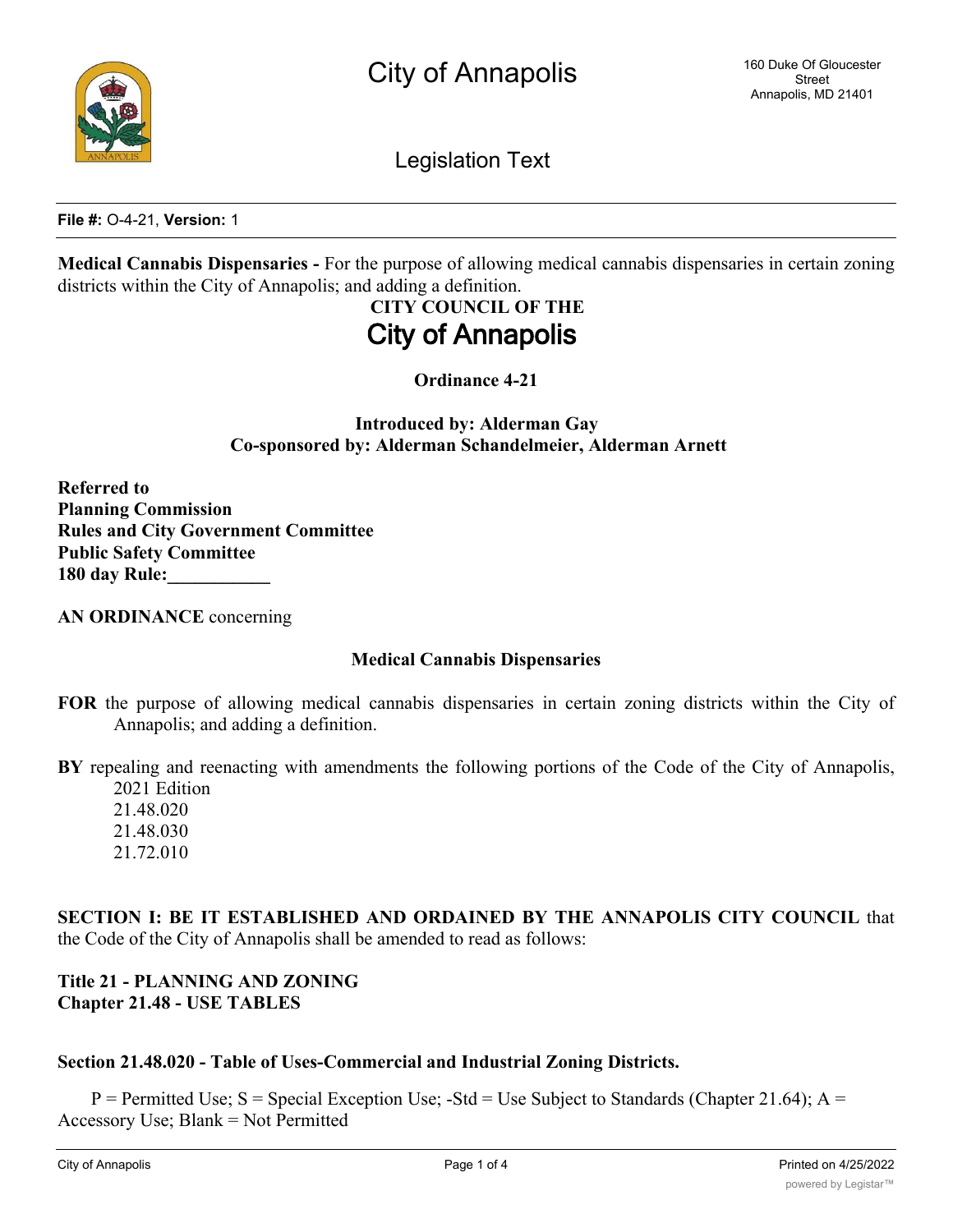#### **File #:** O-4-21, **Version:** 1

A use, including a special exception use, that is not normally permissible as a permitted use or use subject to standards in a zoning district may be permitted in that district as a planned development use pursuant to Section 21.24.020.

Important. The notes at the end of the table are as much a part of the law as the table itself.

| <b>Uses</b>                                            | lB2 | B3 | District District District District District District District District District District<br><b>B3-CD</b> | <b>BCE</b> | IBR | C2A | IPM2                  |  |
|--------------------------------------------------------|-----|----|-----------------------------------------------------------------------------------------------------------|------------|-----|-----|-----------------------|--|
| <b>MEDICAL</b><br><b>CANNABIS</b><br><b>DISPENSARY</b> |     |    |                                                                                                           |            |     |     | P Std $\frac{1.2}{5}$ |  |

Notes:

Uses in the PM2 district are subject to the following provisions as indicated in the table:

1. This use is permitted as a principal use only in districts that do not adjoin (along non-street frontage) property zoned R1, R1A, R1B or R2.

2. This use is permitted as an incidental use in a structure that contains business, professional or governmental offices provided that gross floor area of all incidental uses does not exceed the amount of space devoted to the first floor of a multistory structure; except, that in no case shall it exceed thirty-three percent of the total gross floor area. This use is considered a neighborhood convenience use and is subject to standards given in Section 21.64.420.

3. If the principal use with which the drive-thru facility is associated is a special exception use, then the drivethru facility requires special exception approval.

4. ATMs are permitted as walkups subject to all other applicable regulations. In the C2 and C2A districts, drive -through facilities are not permitted.

REVISOR'S NOTE: In this section, the use "Medical Cannabis Dispensary" is added. See the defined term in Section 21.72.010.D of this Ordinance.

No other changes are made.

## **Section 21.48.030 - Table of Uses-Office and Mixed Use Zoning Districts.**

 $P =$  Permitted Use; S = Special Exception Use; -Std = Use Subject to Standards (Chapter 21.64); A = Accessory Use; Blank = Not Permitted

A use, including a special exception use, that is not normally permissible as a permitted use or use subject to standards in a zoning district may be permitted in that district as a planned development use pursuant to Section 21.24.020

**Important.** The notes at the end of the table are as much a part of the law as the table itself.

| <b>Uses</b>        | District P District MX District PM District C2P |  |
|--------------------|-------------------------------------------------|--|
| IMEDICAL CANNARIS  |                                                 |  |
| <b>IDISPENSARY</b> |                                                 |  |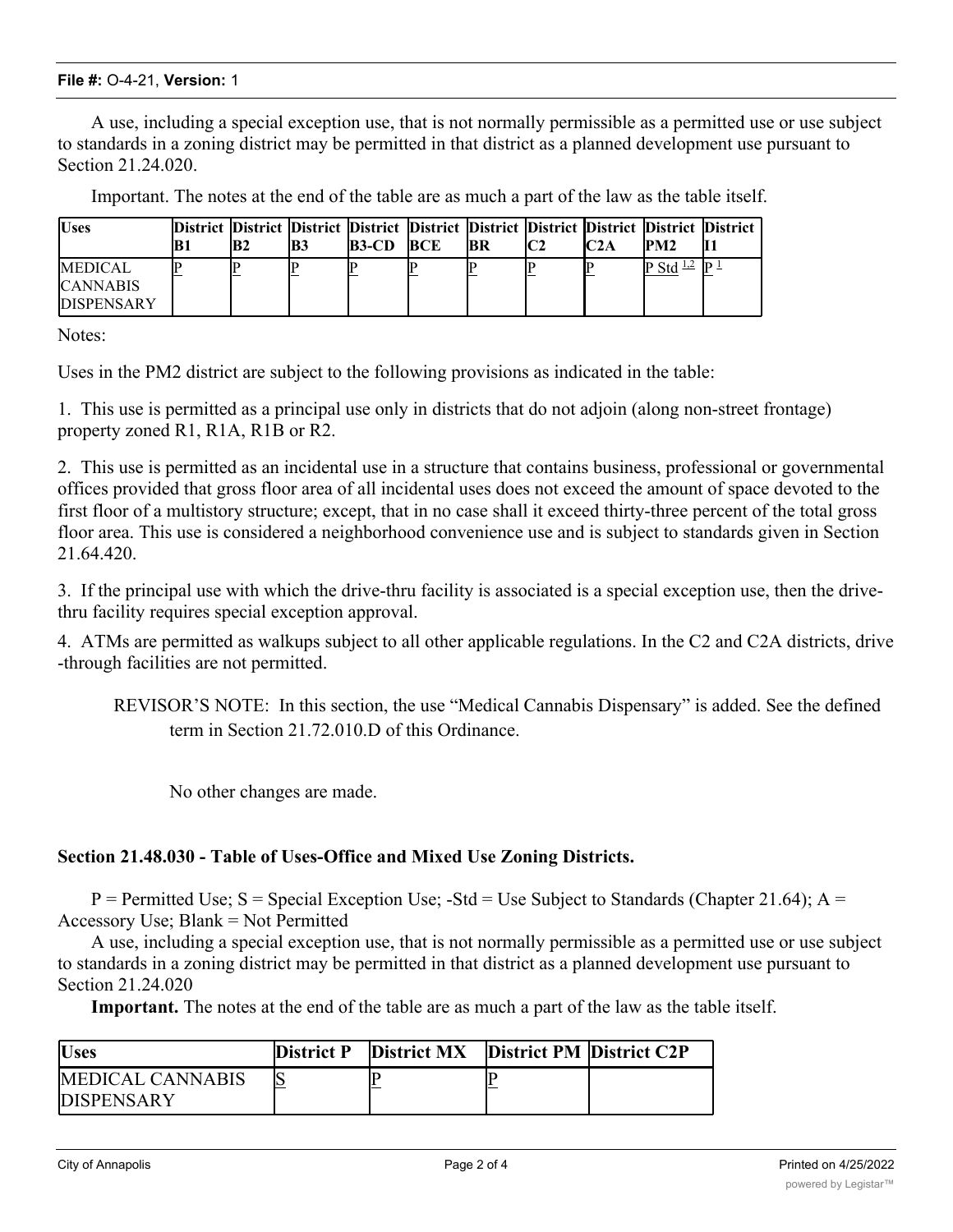#### **File #:** O-4-21, **Version:** 1

Footnotes:

 $1$  If the principal use with which the drive-thru facility is associated is a special exception use, then the drivethru facility requires special exception approval.

<sup>2</sup> The following apply only to the uses specified: in the MX-1 area only, in planned developments with a minimum lot size of five acres, "accessory structures" such as clock towers attached to office and/or retail structures and "theaters, indoor" shall not exceed one hundred feet in height. See the bulk regulations table in Section 21.50.260.

Table Notes:

The following regulations apply to all uses in the MX District:

1. Buildings in excess of forty-six feet, but less than fifty-five feet in height are subject to the following:

 a. Either twenty-five percent of the gross floor area shall be designed for retail uses, or residential uses, or a combination of retail and residential uses, alternatively, the entire ground level front façade shall be designed for retail uses, exclusive of: (i) not more than one driveway, which shall not be greater than thirty-three feet wide, required for access to parking; (ii) space required for a lobby and space required for access to upper floor uses. Retail use along the front façade shall have a minimum height of twelve feet and a minimum depth of twenty-five feet;

 b. If surface parking is located on the zoning lot, it shall be located at the rear of the zoning lot and new structures shall be located at the front of the zoning lot. If surface parking is located adjacent to single-family residential use, dense plantings shall be installed and maintained on the zoning lot to provide an effective screen; and

 c. Any adverse impacts on critical lane levels of service at adjoining intersections shall be mitigated by the applicant.

2. Buildings in excess of forty-six feet, but less than sixty-five feet in height require special exception approval except as provided in note No. 1 above.

3. Uses and combinations of uses located on zoning lots of forty thousand square feet or more require special exception approval, unless such uses are approved as part of a planned development.

REVISOR'S NOTE: In this section, the use "Medical Cannabis Dispensary" is added. See the defined term in Section 21.72.010.D of this Ordinance.

No other changes are made.

### **Section 21.72.010 - Terms.**

#### D. List of Definitions.

## "MEDICAL CANNABIS DISPENSARY" MEANS AN ENTITY LICENSED UNDER THE MARYLAND